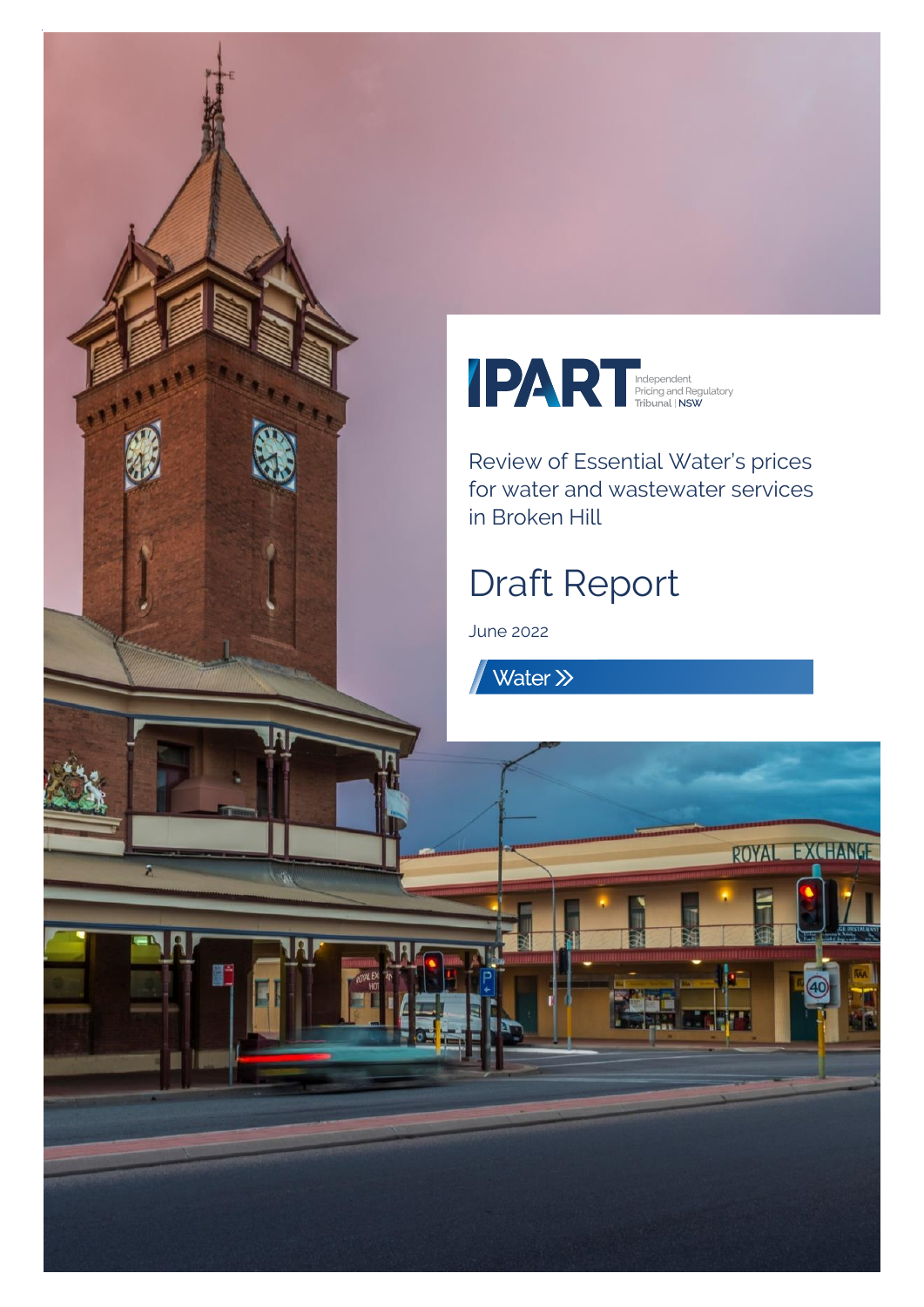#### **Tribunal Members**

The Tribunal members for this review are: Carmel Donnelly, Chair Deborah Cope Sandra Gamble

Enquiries regarding this document should be directed to a staff member: Matthew Mansell (02) 9113 7770 Maricar Horbino (02) 9290 8409 Letitia Watson-Ley (02) 9290 8402 The team working on this review: Eva McBride, Bee Thomson, Courtney Barry, Milo Letho and Adrian Thomas.

#### **Invitation for submissions**

IPART invites comment on this document and encourages all interested parties to provide submissions addressing the matters discussed.

#### **Submissions are due by Friday, 9 September 2022**

We prefer to receive them electronically via ou[r online submission form.](https://www.ipart.nsw.gov.au/Home/Reviews/Have-Your-Say-Open-Consultations?review_status=911) You can also send comments by mail to:

2021 Essential Water's water and wastewater price review in Broken Hill Independent Pricing and Regulatory Tribunal PO Box K35

Haymarket Post Shop, Sydney NSW 1240

If you require assistance to make a submission (for example, if you would like to make a verbal submission) please contact one of the staff members listed above.

Late submissions may not be accepted at the discretion of the Tribunal. Our normal practice is to make submissions publicly available on our [website](http://www.ipart.nsw.gov.au/) as soon as possible after the closing date for submissions. If you wish to view copies of submissions but do not have access to the website, you can make alternative arrangements by telephoning one of the staff members listed above.

We may decide not to publish a submission, for example, if we consider it contains offensive or potentially defamatory information. We generally do not publish sensitive information. If your submission contains information that you do not wish to be publicly disclosed, please let us know when you make the submission. However, it could be disclosed under the *Government Information (Public Access) Act 2009* (NSW) or the *Independent Pricing and Regulatory Tribunal Act 1992* (NSW), or where otherwise required by law.

If you would like further information on making a submission, IPART's [submission policy](https://www.ipart.nsw.gov.au/submissions-policy) is available on our website.

### **The Independent Pricing and Regulatory Tribunal (IPART)**

Further information on IPART can be obtained from [IPART's website.](https://www.ipart.nsw.gov.au/Home)

### **Acknowledgment of Country**

IPART acknowledges the Traditional Custodians of the lands where we work and live. We pay respect to Elders, past, present and emerging.

We recognise the unique cultural and spiritual relationship and celebrate the contributions of First Nations peoples.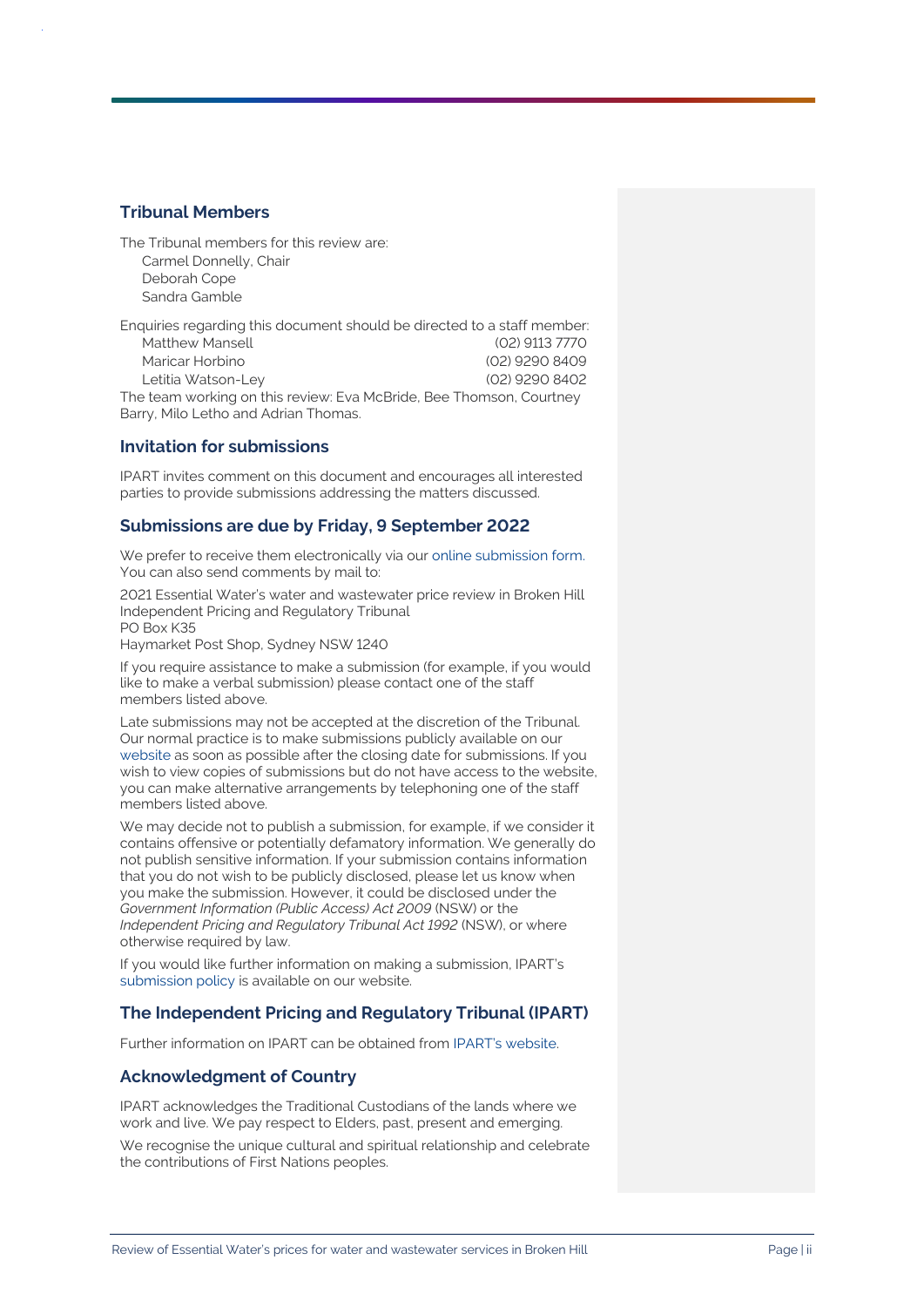## **Contents**

 $\hat{\boldsymbol{\beta}}$ 

| 1            | Water and wastewater bills to remain stable, before inflation                                                                                    |                |
|--------------|--------------------------------------------------------------------------------------------------------------------------------------------------|----------------|
| $\mathbf{2}$ | Our draft decisions on prices and bills                                                                                                          | 2              |
| 2.1<br>2.2   | Water and wastewater bills would remain stable, before inflation<br>For some untreated and chlorinated water customers, water usage prices would | $\mathcal{P}$  |
|              | increase by more than inflation                                                                                                                  | $\overline{4}$ |
| 2.3          | We have largely accepted Essential Water's proposals for the pricing of other                                                                    |                |
|              | services and trade waste                                                                                                                         | 5              |
| 3            | How we determined these draft prices                                                                                                             | 6              |
| 3.1          | The community generally opposed price increases and feedback on service                                                                          |                |
|              | quality was mixed                                                                                                                                | 6              |
| 3.2          | Essential Water's costs to deliver services are relatively stable                                                                                | 6              |
| 3.3          | Our draft prices assume the existing WaterNSW Pipeline Government subsidy will<br>continue                                                       | 10             |
| 3.4          | We accepted Essential Water's proposed water and wastewater usage forecasts                                                                      |                |
|              | to set prices                                                                                                                                    | 12             |
| 4            | We value your feedback on our draft decisions                                                                                                    | 13             |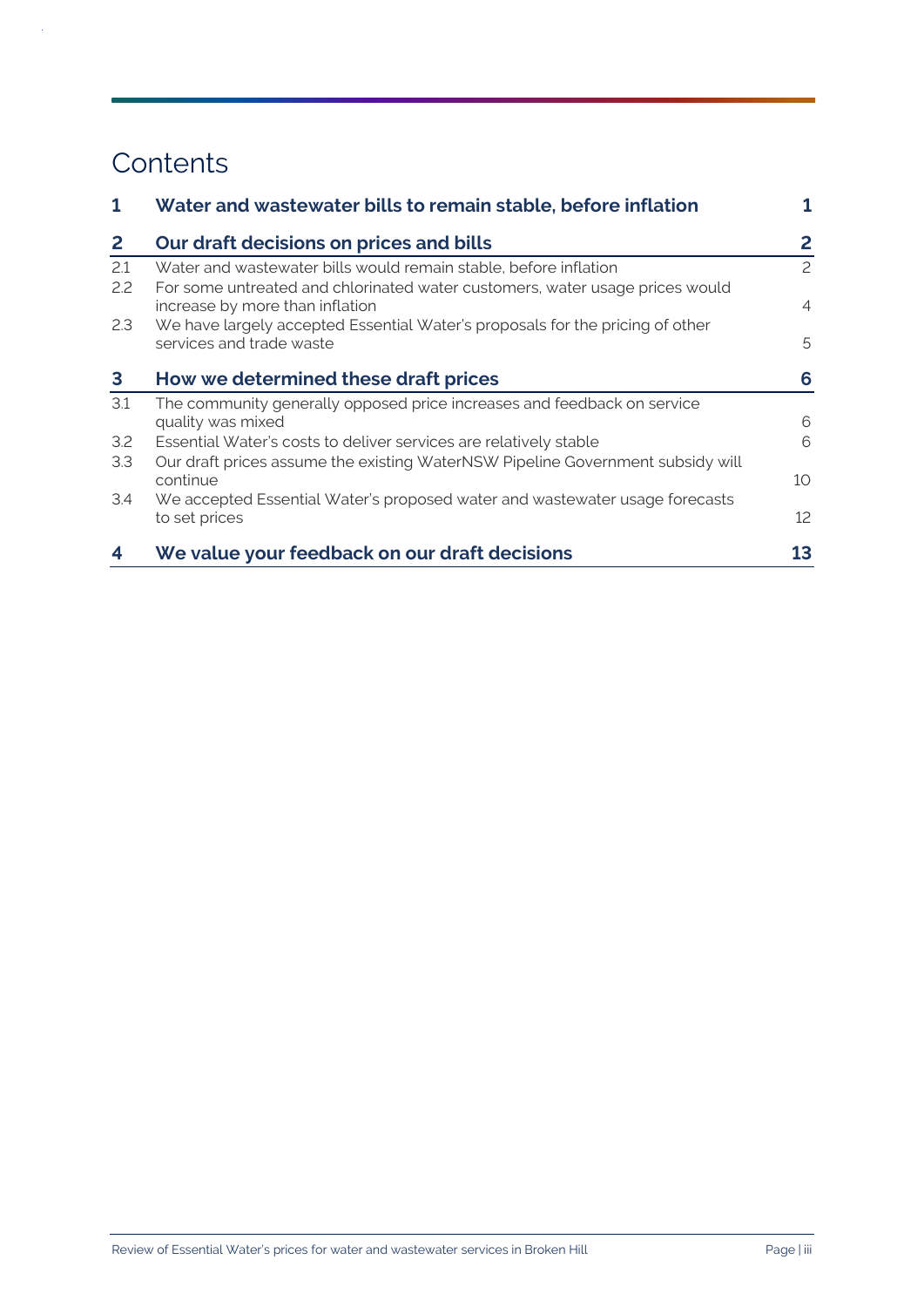## <span id="page-3-0"></span>1 Water and wastewater bills to remain stable, before inflation

We have set draft prices for water and wastewater services provided by Essential Water to Broken Hill and surrounding communities to apply from 1 January 2023 until 30 June 2026. Under these prices, bills would be unchanged for most residential and business customers, before inflation.

To set these draft prices, we reviewed Essential Water's pricing proposal, which set out a 13% increase in its costs and an expanded government subsidy which would limit price increases to around 2% per year, before inflation.

Overall, we consider most of Essential Water's pricing proposal is reasonable. We reviewed Essential Water's proposed investments in its water and wastewater infrastructure, ongoing operating costs and its customer and sales forecasts. Our draft decision is to accept most of what Essential Water has proposed, but also to make some adjustments in areas where we think it is achievable for Essential Water to provide better value for money for customers by reducing its costs. These cost reductions mean that prices would remain stable.

Broken Hill is one of the most arid parts of NSW, so secure and affordable water plays an important role in maintaining greenspaces and managing health risks from exposure to high levels of lead. Since releasing our [Issues Paper](https://www.ipart.nsw.gov.au/documents/issues-paper/issues-paper-2021-review-essential-energys-water-and-wastewater-prices-broken-hill-september-2021?timeline_id=13465) in September 2021, we heard from people in Broken Hill who told us they did not support Essential Water's proposed price increases. Some people told us that water quality and security in Broken Hill has noticeably improved since the new WaterNSW Pipeline came into use,<sup>1</sup> but also that Essential Water's infrastructure in Broken Hill is ageing and needs to be upgraded.

The full cost of providing water and wastewater services in Broken Hill is around \$4,100 per customer on average per year, but customers currently contribute around half that cost. The remaining half is the cost Essential Water incurs from transporting water through the WaterNSW Pipeline, which the NSW Government currently subsidises and is paid for by NSW taxpayers. Our draft prices assume the existing WaterNSW Pipeline subsidy will continue for the next 4 years. With the existing subsidy, typical residential water and wastewater bills in Broken Hill would remain in line with (or lower than) bills in other regional areas with similar demographics to Broken Hill. If this subsidy did not continue, bills would increase substantially.

In addition to the WaterNSW Pipeline subsidy, Essential Water proposed that the NSW Government fund a new affordability subsidy to partly offset an increase in its own costs. However, we found opportunities to reduce Essential Water's proposed costs and hold draft prices constant over the next 4 years, before inflation. Our view is that there is no need for a new affordability subsidy at this time.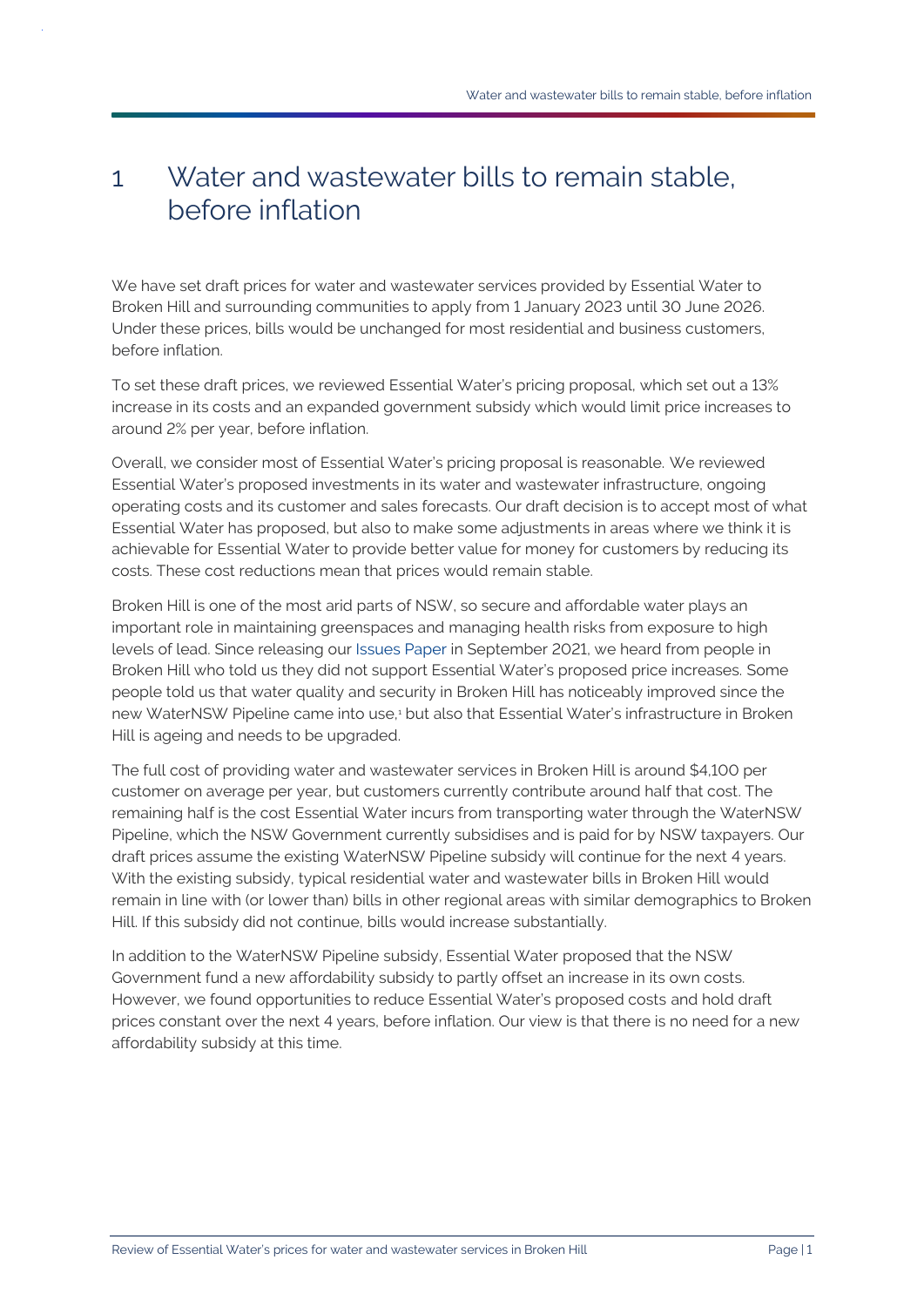## <span id="page-4-0"></span>2 Our draft decisions on prices and bills

Essential Water supplies water to around 9,900 residential customers and around 600 non-residential customers. Its 2 largest customers are mines, which together account for around a third of its customers' total water sales. 2

Essential Water provides the following water services:

- **Treated water** also known as drinking water to Broken Hill and Menindee.
- **Untreated water** to some locations in Broken Hill and Menindee, and to customers along the Menindee, Stephens Creek and Umberumberka pipelines (the EW Pipelines).
- **Chlorinated water** which is untreated water that has been disinfected but not filtered to customers in Silverton and Sunset Strip.

It also provides wastewater services to customers in Broken Hill, where it operates 2 wastewater treatment plants. The sections below summarise our draft decisions on prices for these water and wastewater services.

### <span id="page-4-1"></span>2.1 Water and wastewater bills would remain stable, before inflation

Under our draft decisions, water and wastewater bills for most residential and business customers would remain stable, before inflation. This means bills would increase each year by inflation only.

Our draft water and wastewater bills are lower than Essential Water's proposal, where bills for most residential and business customers were proposed to increase by around 2% each year, before inflation.



Combined water and wastewater bills

Source: IPART analysis and Essential Water, [Essential Water Pricing Proposal,](https://www.ipart.nsw.gov.au/sites/default/files/cm9_documents/Pricing-Proposal-by-Essential-Water-June-2021.PDF) June 2021, p 103.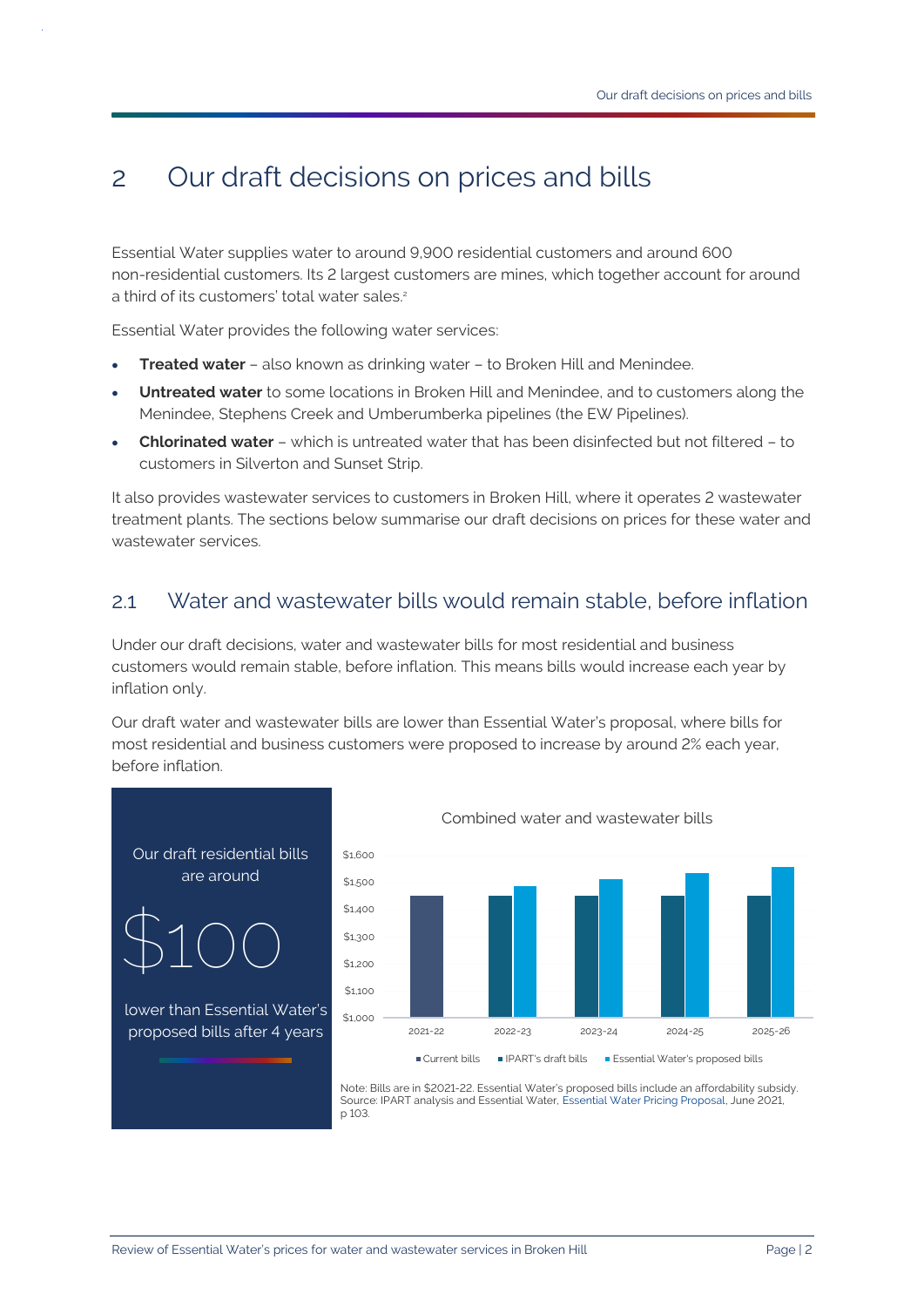Essential Water's proposal included the NSW Government funding a new affordability subsidy. Otherwise Essential Water's proposed bills would have increased by closer to 6% each year, before inflation.

Each year, we adjust Essential Water's prices for inflation. [Table 2.1](#page-5-1) and [Table 2.2](#page-5-2) show our draft decisions on water and wastewater prices to apply from 1 January 2023, including inflation of 5.1%. Prices will continue to be adjusted in line with inflation each year to 30 June 2026, as future inflation information becomes available.

### <span id="page-5-1"></span>Table 2.1 Our draft decisions on Essential Water's water prices to apply from 1 January 2023 (including inflation)

|                                   | \$2021-22 | \$2022-23 |  |  |
|-----------------------------------|-----------|-----------|--|--|
| Usage prices (\$/kL)              |           |           |  |  |
| Treated                           | 1.88      | 1.98      |  |  |
| Untreated                         | 1.65      | 1.73      |  |  |
| Untreated (EW Pipeline customers) | 1.06      | 1.20      |  |  |
| Chlorinated                       | 1.40      | 1.54      |  |  |
| Service prices (\$/year)          |           |           |  |  |
| Residential                       | 342.89    | 360.38    |  |  |
| Non - residential meter           |           |           |  |  |
| • 20mm connection                 | 342.89    | 360.38    |  |  |
| 150mm connection<br>$\bullet$     | 19,288    | 20,271    |  |  |
| Mines (\$'000s)                   |           |           |  |  |
| Perilya<br>$\bullet$ .            | 2,408     | 2,531     |  |  |
| <b>CBH</b>                        | 581       | 611       |  |  |

Source: IPART analysis.

### <span id="page-5-2"></span>Table 2.2 Our draft decisions on Essential Water's wastewater prices to apply from 1 January 2023 (including inflation)

|                              | \$2021-22 | \$2022-23 |
|------------------------------|-----------|-----------|
| Usage price (\$/kL)          |           |           |
| Non-residential              | 1.34      | 1.41      |
| Service price (\$/year)      |           |           |
| Residential                  | 546.37    | 574.23    |
| Non - residential            |           |           |
| 20mm connection<br>$\bullet$ | 608.24    | 639.26    |
| 150mm connection             | 34,214    | 35,958    |

Source: IPART analysis

<span id="page-5-0"></span>Taking inflation into account, a typical household would pay an annual water and wastewater bill of \$1,527 in 2022-23. This is about \$40 lower than the bill under Essential Water's proposed prices.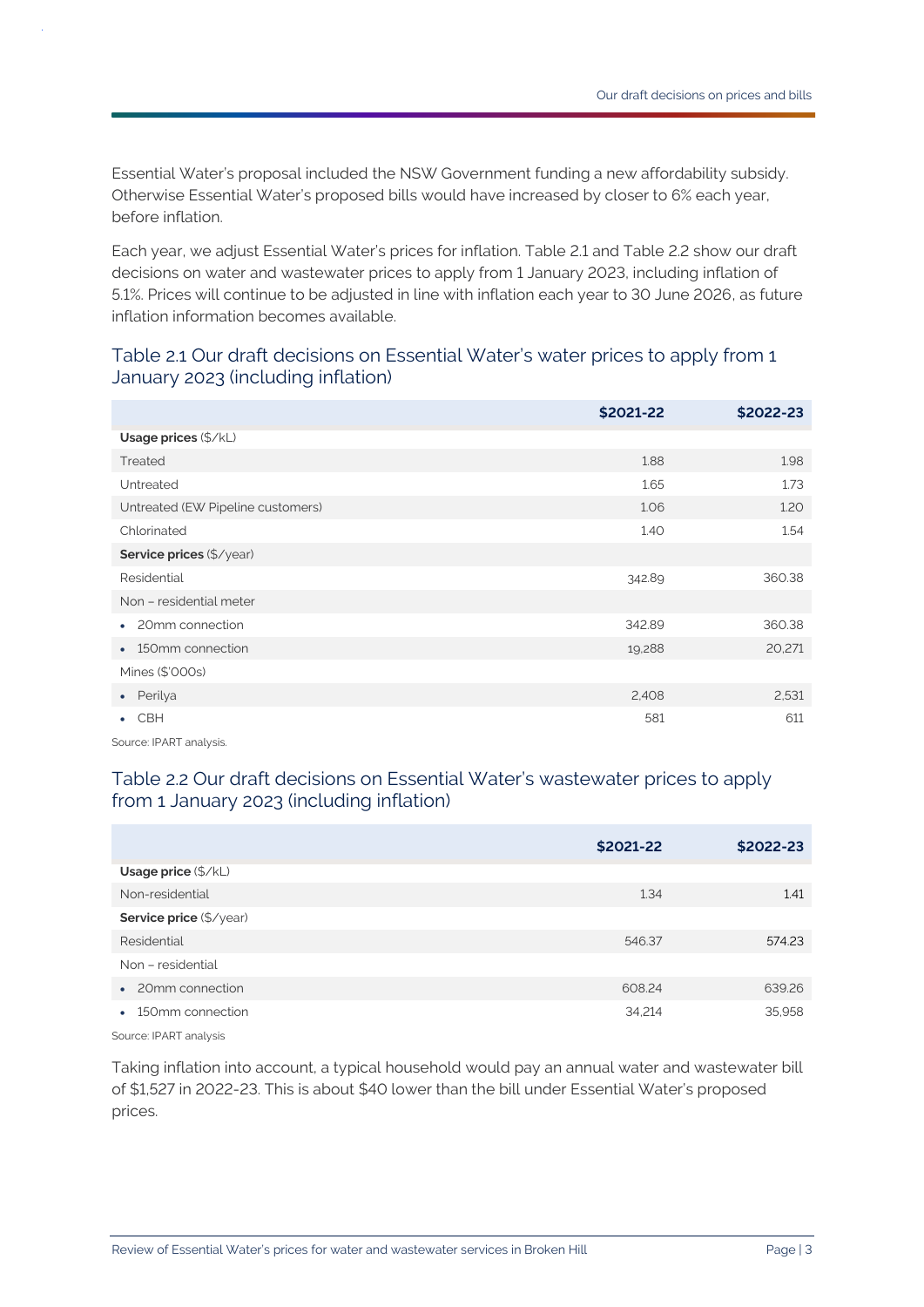## 2.2 Some usage prices would increase by more than inflation

For some customers, bills will increase by more than inflation. There are 3 groups of customers who receive an untreated or chlorinated water service from Essential Water. It supplies:

- Untreated water to a small number of customers along the Menindee, Stephens Creek and Umberumberka pipelines (i.e. EW Pipeline customers).
- Untreated water to other customers, such as Broken Hill City Council and the mines.
- Chlorinated water to customers in Silverton and Sunset Strip.

EW Pipeline customers currently do not pay the same water usage price as other untreated water customers in Broken Hill. This is because, historically, they were incidental customers located along pipelines that transported water into Broken Hill. They received a lower price to reflect the fact that they were not driving costs of supplying water to Broken Hill to the same extent as other untreated water customers in Broken Hill. Since the WaterNSW Pipeline came into operation, this situation has changed. EW Pipeline customers are now indistinguishable from other untreated water customers in Broken Hill as they are all connected to the same water supply network.

For this reason, we have made a draft decision to continue to transition untreated water usage prices, so eventually there will be a single untreated water usage price for all of Essential Water's untreated water customers. We are also continuing to transition the chlorinated water usage price to this single untreated water usage price. We made the same decision in the last review because it better reflects the cost of supplying chlorinated water to customers.

To manage the bill impacts for these customers, we have made the price transition gradual. Over 4 years, water bills for EW Pipeline customers would increase by around 3.3% a year on average, while chlorinated water customer bills would increase by around 2.4% a year on average (in each case, before inflation).

This means that, compared to their current bills, after 4 years the annual bills for:

- EW Pipeline customers would be around \$85 higher.
- Chlorinated water customers would be around \$75 higher.<sup>b</sup>

The water bill estimate is for an EW Pipeline customer with a 20mm meter and 250kL per year water usage.

The water bill estimate is for a chlorinated water customer with 300kL per year water usage.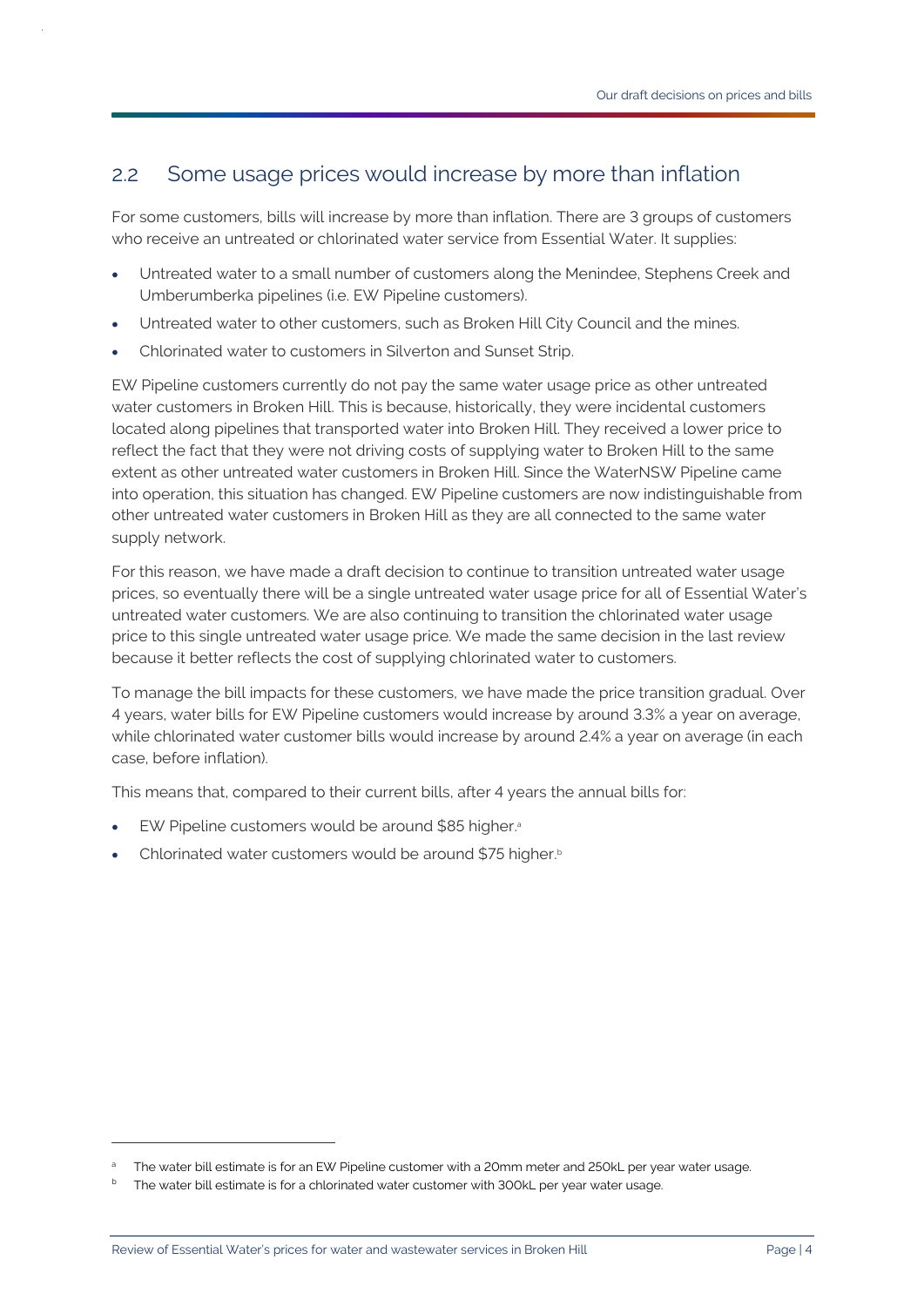

## <span id="page-7-0"></span>2.3 We have largely accepted Essential Water's proposals for the pricing of other services and trade waste

We consider most of Essential Water's proposal for the pricing of other services and trade waste is reasonable and in line with our pricing principles. Therefore, we have decided to accept most of Essential Water's proposal for these services. For details please see Chapter 9 of our [Draft](https://www.ipart.nsw.gov.au/sites/default/files/cm9_documents/Draft-Technical-Report-Review-of-Essential-Waters-prices-for-water-and-wastewater-services-in-Broken-Hill-June-2022.PDF)  [Technical Report.](https://www.ipart.nsw.gov.au/sites/default/files/cm9_documents/Draft-Technical-Report-Review-of-Essential-Waters-prices-for-water-and-wastewater-services-in-Broken-Hill-June-2022.PDF)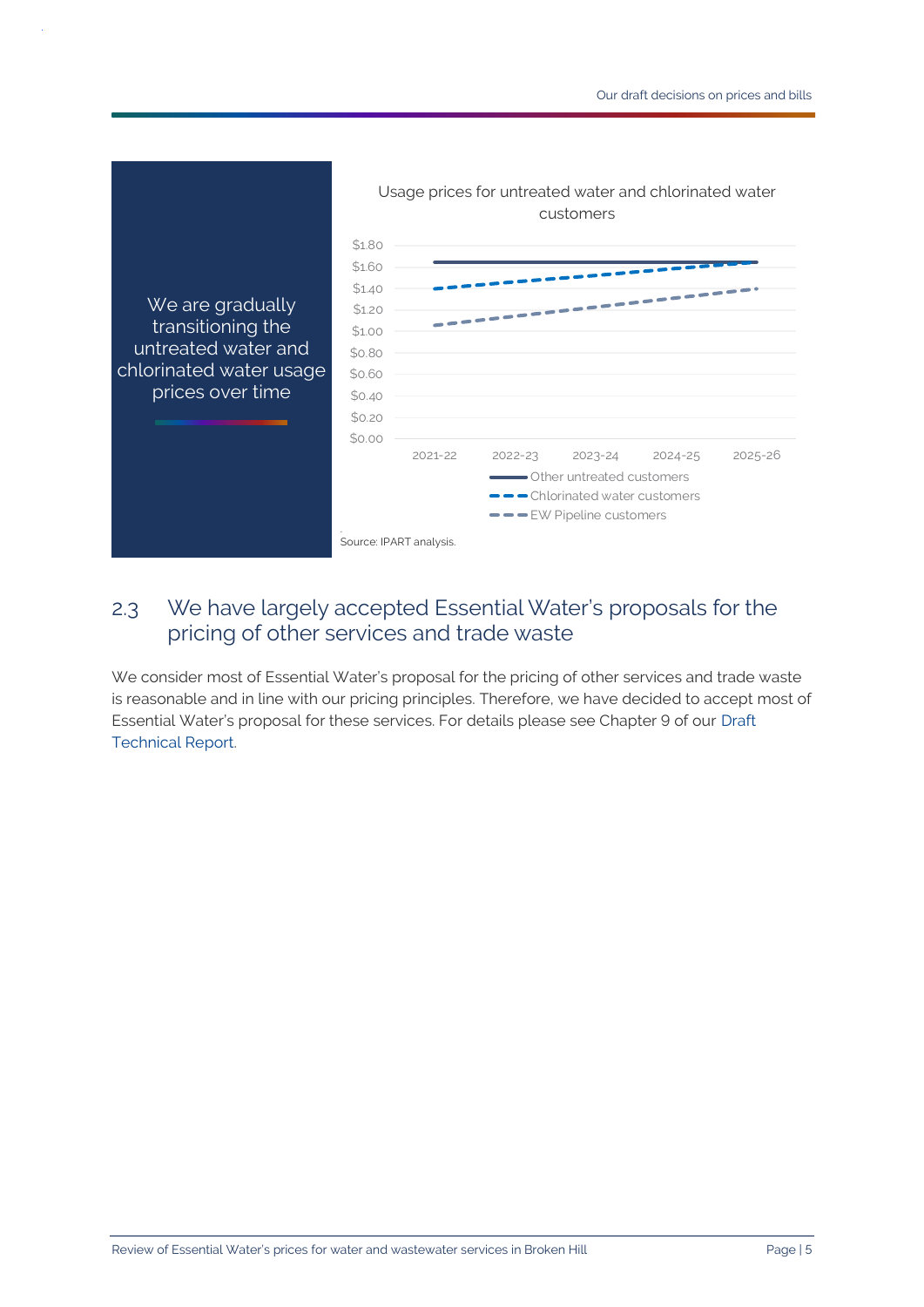## <span id="page-8-0"></span>3 How we determined these draft prices

In making our draft decisions on prices, we:

- considered Essential Water's pricing proposal and the community's feedback on the proposal
- assessed the reasonable costs of providing safe and reliable water and wastewater services in Broken Hill, so that customers pay no more than necessary
- considered the ongoing need for a government subsidy to cover costs of transporting water using the WaterNSW Pipeline and whether there is justification for Essential Water's proposed new affordability subsidy
- assessed forecast demand for Essential Water's water and wastewater services.

The sections below outline each of these steps in more detail.

## <span id="page-8-1"></span>3.1 The community generally opposed price increases and feedback on service quality was mixed

We received 11 submissions to our Issues Paper, outlining Essential Water's pricing proposal. We also met with a number of people to discuss the issues that are important to them for this review.

Most submissions did not support Essential Water's proposed price increases and highlighted affordability concerns for people in the Broken Hill region. People noted the importance of affordable water prices to support general health and wellbeing in the community, particularly to maintain greenspaces and reduce exposure to lead. 3

Some people also told us that the WaterNSW Pipeline has improved water quality and security for the Broken Hill region. For example:

- Broken Hill City Council and Silverton Village Committee Inc noted that water quality has improved due to the Broken Hill pipeline connection to the Murray River.<sup>4</sup>
- An individual noted that water security has improved since the construction of the WaterNSW Pipeline.<sup>5</sup>

However, Silverton Village Committee Inc and the individual, who receive services outside Broken Hill, expressed dissatisfaction with their water quality due to their local infrastructure. We recognise that providing services to customers in remote areas can be costly and challenging. We encourage Essential Water to engage with its customers on these service quality issues to understand and respond to these concerns.

## <span id="page-8-2"></span>3.2 Essential Water's costs to deliver services are relatively stable

When we set prices for a regulated business like Essential Water, we generally aim to set prices to cover the reasonable costs of providing services to customers. We assessed the costs of providing water and wastewater services in the Broken Hill region and asked expert consultants to provide advice on whether Essential Water's proposed costs are reasonable.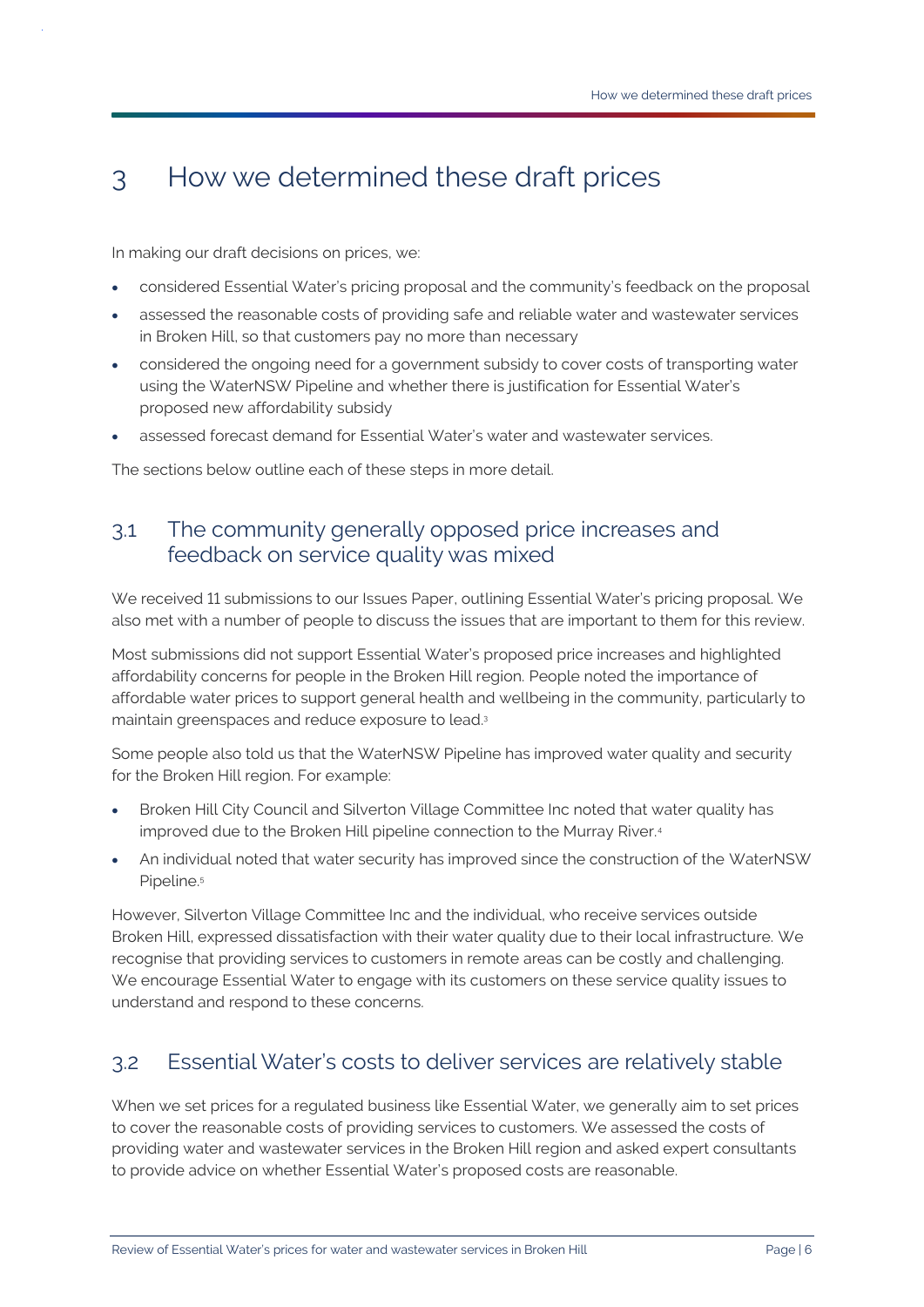Based on our assessment of Essential Water's costs, our draft decision is to set the amount of revenue Essential Water needs to provide services at around \$44 million on average per year, over the next 4 years. This is around 15% lower than Essential Water's proposed revenue level.

Excluding the costs of transporting water through the WaterNSW Pipeline, Essential Water proposed that its revenue level should increase from around \$24 million per year to around \$27 million per year. Our draft decision is that the revenue level would remain stable at around \$24 million per year (similar to the revenue level we set in the 2019 review, when compared on an average yearly basis). This explains why our draft prices are stable, before inflation.



There are 3 main reasons for the difference between the Essential Water's proposed revenue level and the draft revenue level we have set:

- 1. We found some opportunities for Essential Water to lower its operating costs and have set the revenue level to reflect these opportunities.
- 2. We expect Essential Water to become more productive over time and have applied a continuing efficiency target to both operating and capital costs. This target is based on long term trends in productivity across the whole economy.
- 3. The rate of return to finance Essential Water's operations has declined since our last review of prices in 2019.

The sections below discuss each of these reasons in more detail.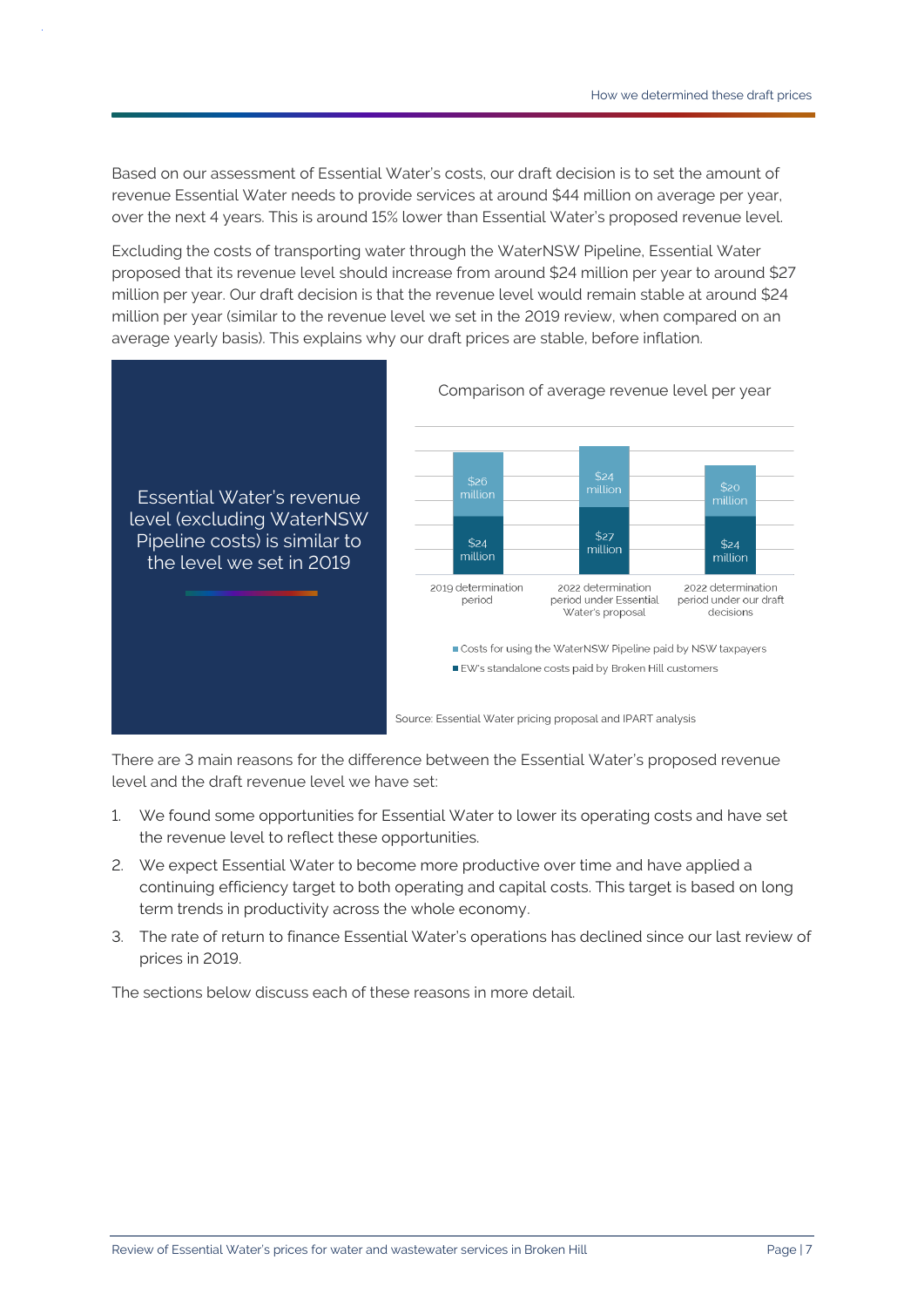### 3.2.1 We found opportunities to reduce Essential Water's proposed operating costs

Like most water utilities, operating costs make up around 40% of the costs Essential Water incurs in running its water and wastewater services. Essential Water incurs 2 types of operating costs:

- its own day-to-day costs like staff wages, electricity and contractors, which are recovered through prices that customers pay
- costs to transport water using the WaterNSW Pipeline, which are currently covered by a subsidy from the NSW Government.

Our draft decision is to set prices based on operating costs of around \$34 million on average per year over the 2022 determination period. Under our draft decisions, Essential Water would spend around \$13.5 million on its day-to-day costs and \$20.5 million for water transportation costs. Water transportation costs make up around 60% of Essential Water's overall costs (shown below). We assume these costs are subsidised by the NSW Government over the next 4 years, which is discussed further in section [3.3.](#page-12-0)



Operating costs by activity under our draft decisions

We reviewed operating costs to ensure we allow only those costs needed to deliver the water services customers need and expect

Note: Figures may not add up to 100% due to rounding. Source: IPART analysis.

Under our draft decisions, Essential Water's day-to-day costs are around 7% higher than what we used to set prices in our last review in 2019, but 9% lower than Essential Water's proposal. We have set costs lower than Essential Water's proposal based on advice from expert cost consultants (AECOM) who found opportunities for Essential Water to reduce its costs. AECOM reviewed Essential Water's proposal and compared it to the least cost necessary to ensure water and wastewater services in Broken Hill are secure, safe and reliable.

Under our draft decisions, we have also put in place a continuing efficiency target over the next 4 years. This encourages Essential Water to become more productive over time and reduce its operating costs accordingly.

To sense-check our draft decisions, we compared Essential Water's operating costs under our draft decisions against other water utilities in NSW[. Figure 3.1](#page-11-0) compares operating costs on a per property basis across all water utilities in NSW.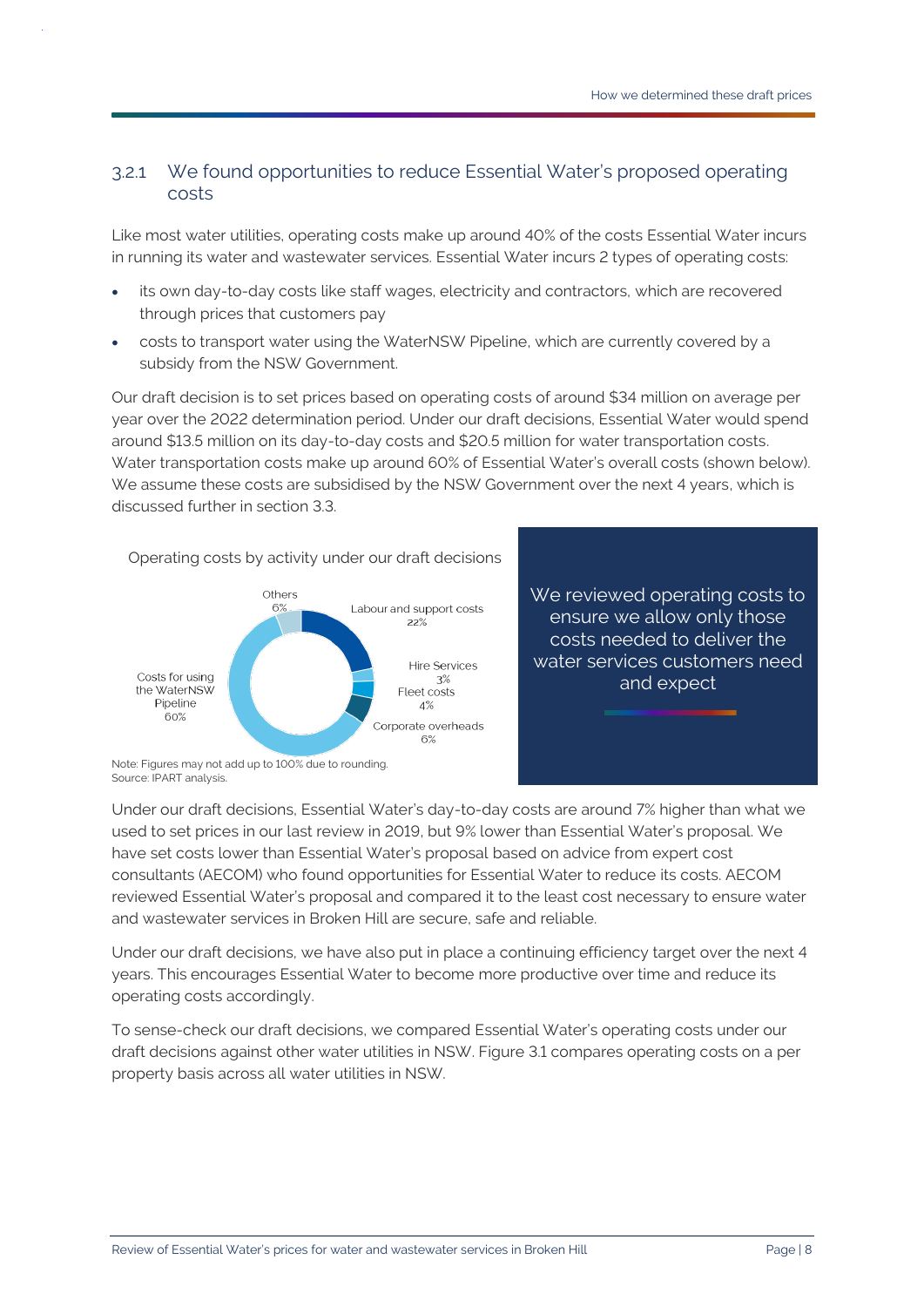Before the WaterNSW Pipeline became operational in 2019, Essential Water's operating costs per property was one of the highest in NSW. This is because Essential Water has a relatively large network of water and wastewater infrastructure that services a small customer base in a remote location. Essential Water's customer base includes a small number of large mines that make up around a third of its total water sales.

Since 2019, Essential Water's day-to-day costs have fallen but are still above the average cost per property in NSW. Because Essential Water now sources most of its water from the WaterNSW Pipeline instead of its own infrastructure, its energy and materials costs have decreased. Over the next 4 years, we expect Essential Water's costs to continue to decrease to a level that is closer to the average in NSW and have set draft prices on this basis. We consider our draft decision on operating costs is reasonable and will give Essential Water enough time to lower its costs while managing the challenges of operating a business in a remote location.

If we include the cost of water transportation, we found that cost per property in the Broken Hill region would still be the highest in NSW. The cost of using the WaterNSW Pipeline is subsidised by the NSW Government and not paid for by customers. The cost of the WaterNSW Pipeline is also reviewed separately and set by IPART.



#### <span id="page-11-0"></span>Figure 3.1 Analysis of our Essential Water's operating costs against other utilities

Note: Over the 2015-16 to 2021-22 period, we used the data reported by Essential Water in its pricing proposal and compared them with Bureau of Meteorology'[s 2019-20 national performance report](http://www.bom.gov.au/water/npr/npr_2019-20.shtml) for utilities in NSW. Over the 2022 determination period, we used the results of our draft decisions and compared them with 5-year averages using the national performance report. In addition, the cost analysis is undertaken on per property basis, which is different to how we set prices or analyse bill impacts. Source: IPART analysis and Bureau of Meteorology's [2019-20 national performance report.](http://www.bom.gov.au/water/npr/npr_2019-20.shtml)

Under our draft decisions, Essential Water would have time to lower its costs while managing the challenges of operating a business in a remote location in NSW.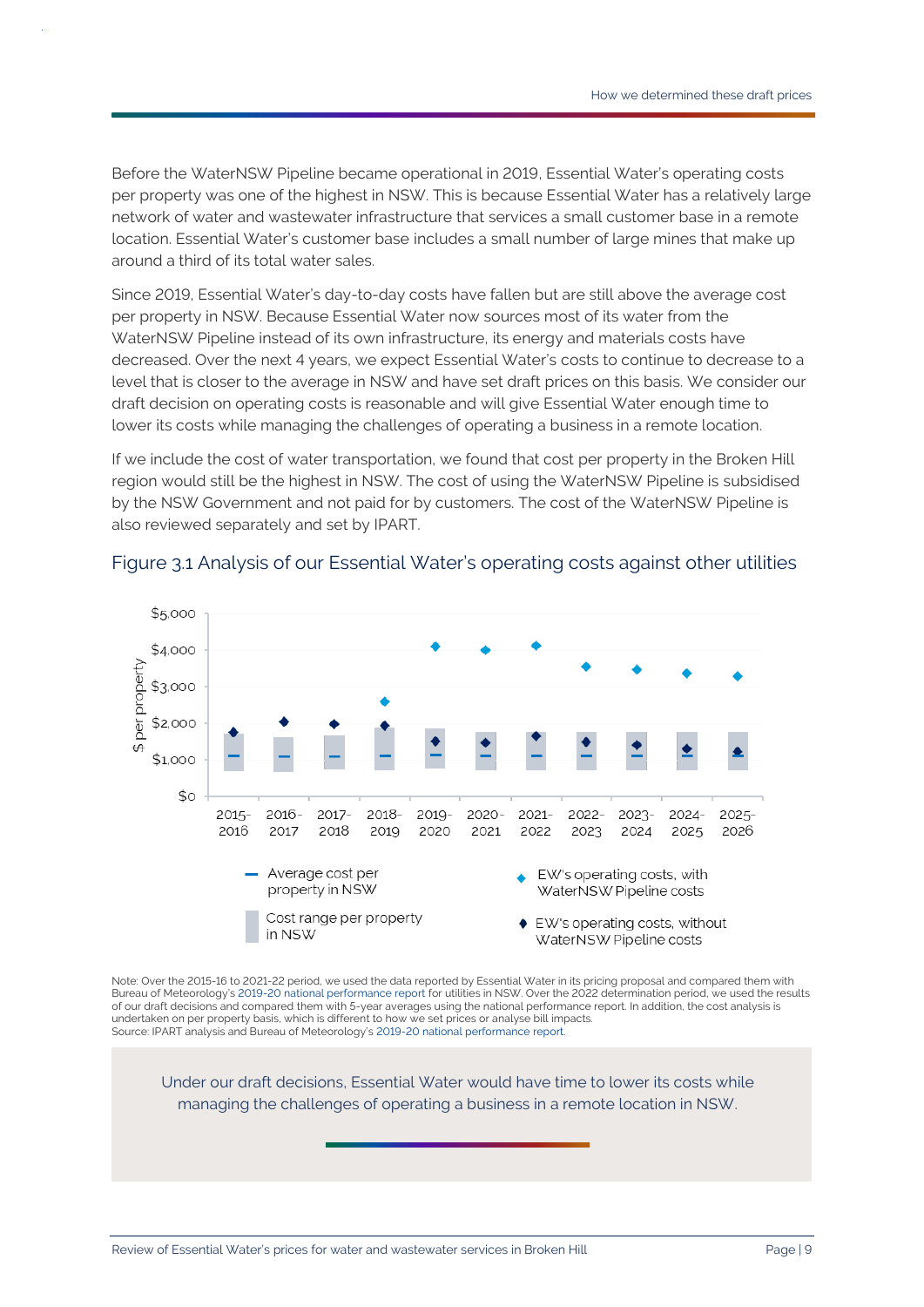### 3.2.2 We consider most of Essential Water's proposed capital costs are reasonable

Capital costs are required to buy or build new infrastructure and equipment. Essential Water's proposed capital costs over the next 4 years reflect a range of projects to upgrade its ageing infrastructure, including the Wills Street wastewater treatment plant and its water and sewer reticulation network.

We have reviewed Essential Water's capital costs to ensure they are adequate to maintain and improve infrastructure, but also no higher than necessary. We have largely accepted Essential Water's proposed capital costs but have made some reductions to reflect opportunities for Essential Water to be more productive over time. Our draft decision is to set prices based on capital costs that are slightly lower than the level we used to set prices for Essential Water in our last review in 2019.c

More information on our review of Essential Water's costs is available in our [Draft Technical Paper](https://www.ipart.nsw.gov.au/sites/default/files/cm9_documents/Draft-Technical-Report-Review-of-Essential-Waters-prices-for-water-and-wastewater-services-in-Broken-Hill-June-2022.PDF)  and [our consultants' report.](https://www.ipart.nsw.gov.au/sites/default/files/cm9_documents/Draft-Technical-Report-Review-of-Essential-Waters-prices-for-water-and-wastewater-services-in-Broken-Hill-June-2022.PDF)

### 3.2.3 Essential Water's financing costs have decreased since our last review

Like many businesses, Essential Water needs to finance its water and wastewater operations so it can continue to provide services. Financing costs (or return on assets) make up around 13% of Essential Water's revenue level. When setting prices, IPART makes an allowance using a standard method to cover these financing costs, which we call the rate of return. Generally, a higher financing rate (or rate of return) leads to higher prices.

Essential Water proposed a rate of return of 3.7%, which is slightly lower than the rate of return used to set prices in 2019 (4.0%). <sup>6</sup> Essential proposed a change to the way inflation expectations are factored into the calculation of the rate of return. We have decided to maintain our standard method and have set the draft rate of return at 2.9%.

More information on how we set the rate of return, also known as the Weighted Average Cost of Capital, is available in Appendix D of our [Draft Technical Paper.](https://www.ipart.nsw.gov.au/sites/default/files/cm9_documents/Draft-Technical-Report-Review-of-Essential-Waters-prices-for-water-and-wastewater-services-in-Broken-Hill-June-2022.PDF)

### <span id="page-12-0"></span>3.3 Our draft prices assume the existing WaterNSW Pipeline Government subsidy will continue

When we set prices for Essential Water in 2019, the NSW Government committed to subsidising Essential Water's prices for 4 years, so prices would not increase as a result of the WaterNSW Pipeline.

We set an average annual allowance of around \$19 million over 2019 determination period. This compares to a draft annual average allowance of around \$17 million over 2022 determination period, expressed in \$2021-22.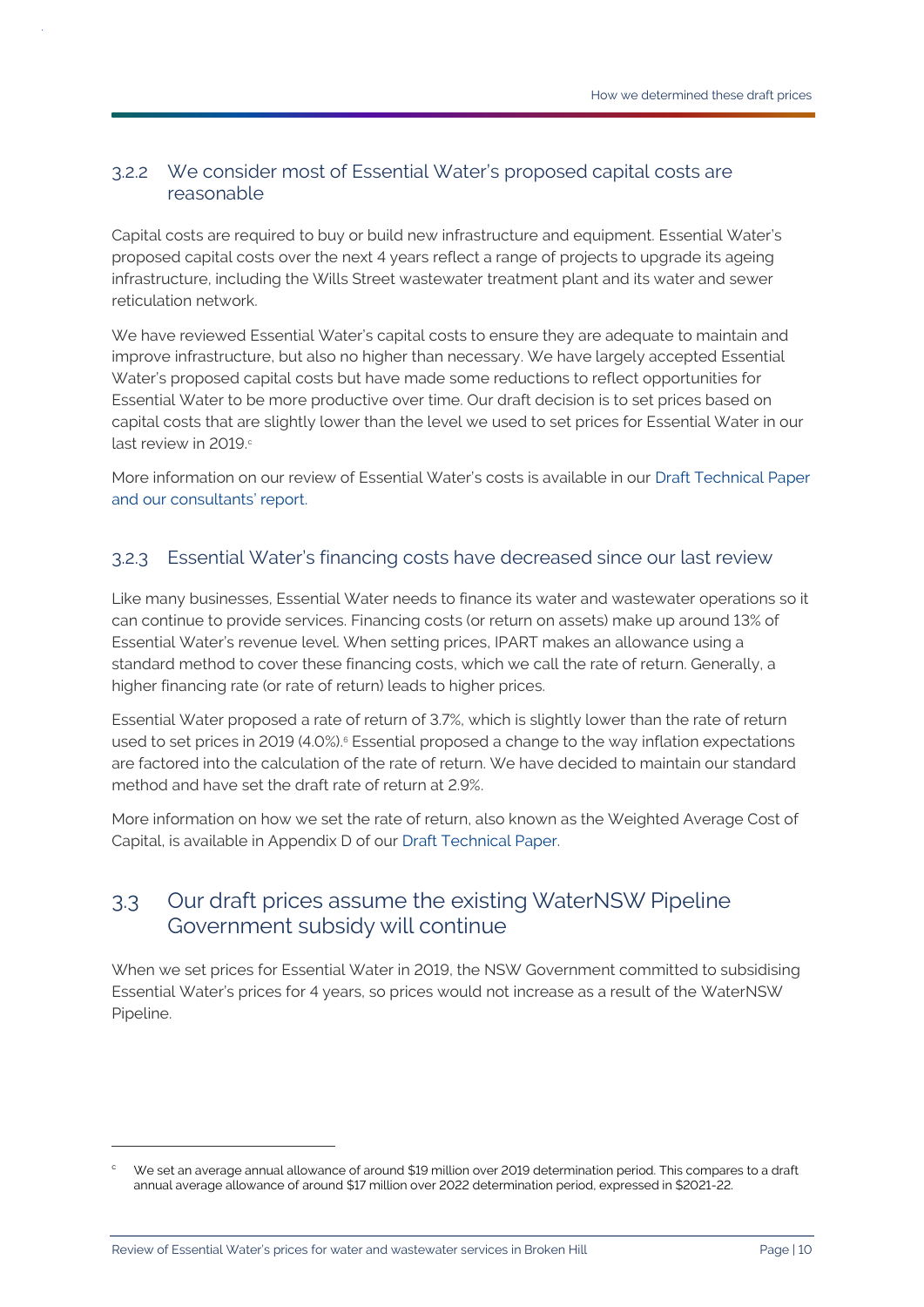

Each year, it costs Essential Water around \$4,100 per customer to provide water and wastewater services. On average, customers contribute around \$2,200 to these costs. The rest is paid by the NSW Government through a subsidy to cover the cost of the WaterNSW Pipeline.

Our draft prices assume the existing WaterNSW Pipeline subsidy will continue for the next 4 years. If this subsidy did not continue, bills would increase substantially. We assume the NSW Government will confirm whether the WaterNSW Pipeline subsidy will continue before our Final Report is complete.

Essential Water proposed an additional affordability subsidy to cover some of Essential Water's costs, as well as the existing subsidy which covers the costs of the WaterNSW Pipeline. However, because draft prices will increase by inflation only (which is much less than what was proposed by Essential Water), we consider this additional subsidy is not needed.

We recognise that affordability of water and wastewater services is a key concern for Broken Hill customers. We received submissions from the Broken Hill community about affordability concerns with any potential bill increase, especially for those experiencing socio-economic disadvantage.

Under our draft prices, typical residential water and wastewater bills would continue to represent about 2.5% of the median household income in Broken Hill. When compared with similar utilities, typical bills in Broken Hill are in the middle range of what other households pay in other regional areas.





Source: IPART analysis.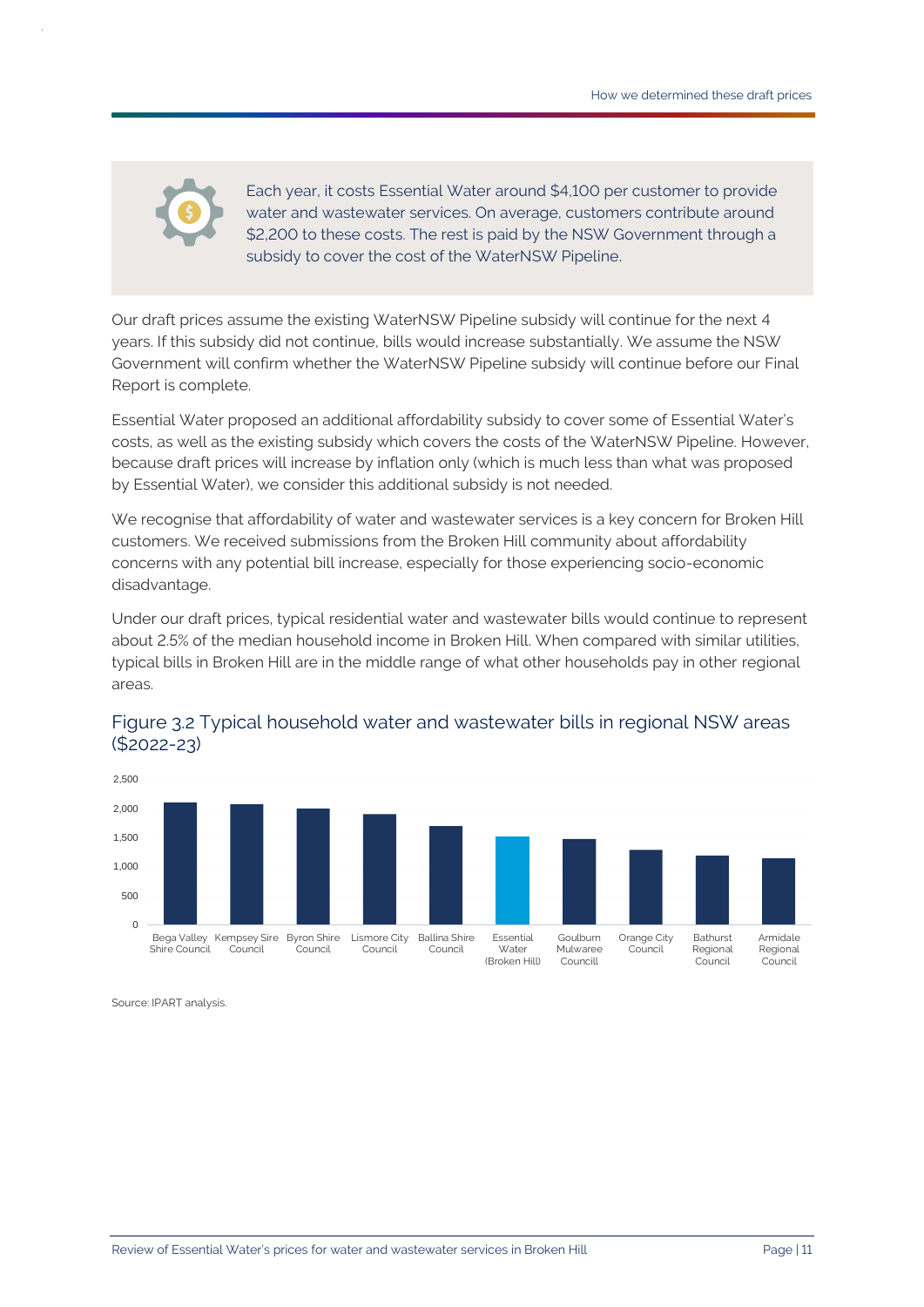### <span id="page-14-0"></span>3.4 We accepted Essential Water's proposed water and wastewater usage forecasts to set prices

To set prices, we divided Essential Water's costs by the amount of water and wastewater services people in Broken Hill are predicted to use over the next 4 years. Our draft prices are based on Essential Water's forecasts for customer numbers and sales volumes for water and wastewater services, which we consider are reasonable.

Essential Water forecasts:

- yearly water use volumes for the 2022 determination period to be around 235 kL per household, which is lower than the estimate used in the last review, and reflects recent trends in water use in the Broken Hill region
- the number of residential and non-residential connections to remain relatively stable.

We received a number of submissions to our Issues Paper on water use. For example:

- Public Interest Advocacy Commission, Broken Hill City Council and Regional Development Australia Far West noted that water use would remain low because the community has maintained smart water habits even after water restrictions ended.<sup>7</sup>
- Broken Hill City Council noted that the community would continue to use water to maintain green spaces and remain safe from lead. However, higher water prices would cause the Council to reduce water use.<sup>8</sup>
- Regional Development Australia Far West expects that water use will increase because of new mining activity expected to start in the next few years. Foundation Broken Hill added that we should forecast growth in the region rather than decline.<sup>9</sup>

No forecast is likely to be perfect. To reduce the risk that Essential Water will make too much or too little revenue if forecasts turn out to be wrong, we have included a demand volatility adjustment mechanism that helps protect both customers and Essential Water. If the forecast water use volumes we have used to set prices are more than 5% higher or lower than predicted over the next 4 years, we would consider adjusting future prices next time we set prices in 2026. This could mean compensating customers if volumes were higher than forecast (or compensating Essential Water if volumes were lower than forecast).

When we last set prices in 2019, we included this mechanism for the same reason. At the time, we thought people in Broken Hill would use more water once the WaterNSW Pipeline came into use and water restrictions were lifted. In 2019-20 and 2020-21, Essential Water's water sales were around 11% lower than what we predicted.<sup>10</sup> Therefore, when setting prices, we have adjusted Essential Water's revenue for the 2022 determination period to compensate it for some of this lost revenue.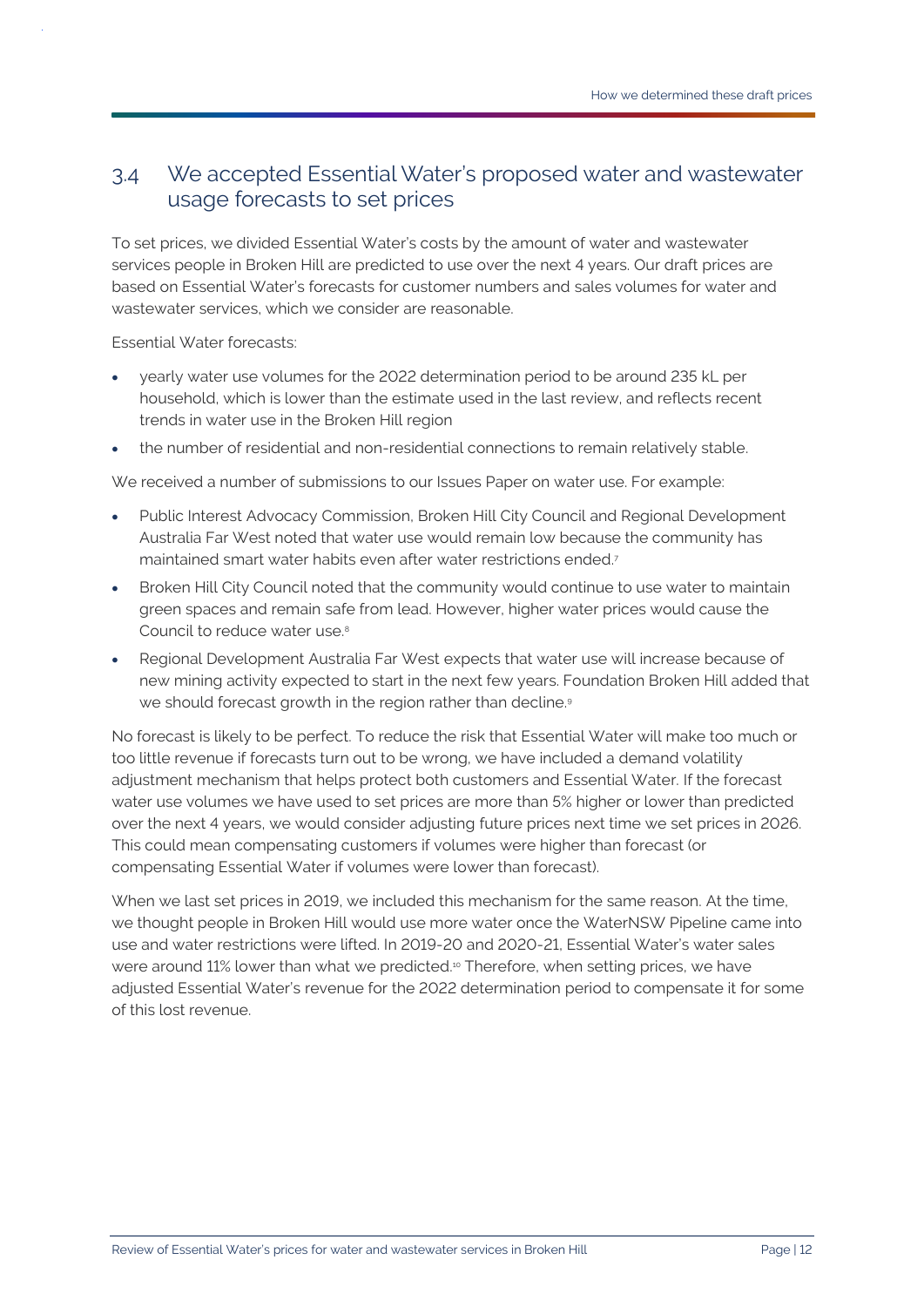## <span id="page-15-0"></span>4 We value your feedback on our draft decisions

This Draft Report provides a summary of our key decisions and customer outcomes. A complete list of all our draft decisions and draft recommendations is included in our [Draft Technical Report,](https://www.ipart.nsw.gov.au/sites/default/files/cm9_documents/Draft-Technical-Report-Review-of-Essential-Waters-prices-for-water-and-wastewater-services-in-Broken-Hill-June-2022.PDF)  along with detailed analysis and rationale for our draft decisions. We welcome your views on these draft decisions and draft recommendations.

We are seeking submissions to our Draft Customer and Technical Reports from all interested stakeholders by 9 September 2022. We will hold a public hearing on 30 August 2022, which will provide the community with an opportunity to provide feedback and comments on our Draft Report.



In making final decisions and setting prices, we will consider all feedback we receive in response to this Draft Report (including the Draft Technical Paper) and at our public hearing.

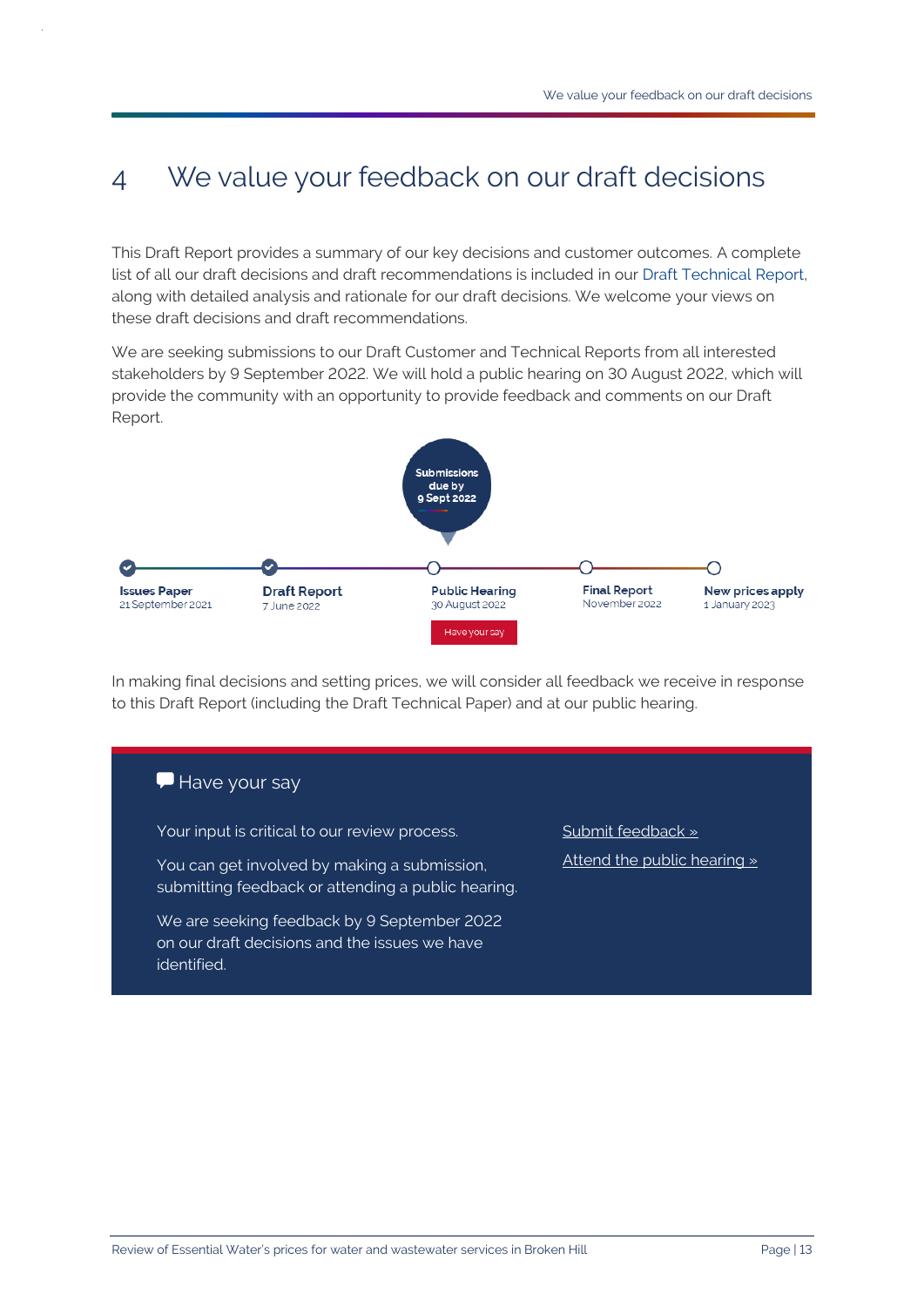Essential Water, [Essential Water Pricing Proposal,](https://www.ipart.nsw.gov.au/sites/default/files/cm9_documents/Pricing-Proposal-by-Essential-Water-June-2021.PDF) June 2021, pp 78-79.

<sup>1</sup> Broken Hill City Council, [submission to IPART's Issues Paper for 2021 Review of WaterNSW's Murray River to Broken](https://www.ipart.nsw.gov.au/sites/default/files/cm9_documents/Online-Submission-Broken-Hill-City-Council-D.-Turley-AM-22-Oct-2021-092624891.PDF)  [Hill Pipeline prices,](https://www.ipart.nsw.gov.au/sites/default/files/cm9_documents/Online-Submission-Broken-Hill-City-Council-D.-Turley-AM-22-Oct-2021-092624891.PDF) October 2021, p 6.

<sup>&</sup>lt;sup>2</sup> Essential Water, [Essential Water Pricing Proposal,](https://www.ipart.nsw.gov.au/sites/default/files/cm9_documents/Pricing-Proposal-by-Essential-Water-June-2021.PDF) June 2021, p 17.<br><sup>3</sup> Prokon Hill City Council, submission to IBABT's Issues Paper for 20

Broken Hill City Council, submission to IPART's Issues Paper for 2021 Review of WaterNSW's Murray River to Broken [Hill Pipeline prices,](https://www.ipart.nsw.gov.au/sites/default/files/cm9_documents/Online-Submission-Broken-Hill-City-Council-D.-Turley-AM-22-Oct-2021-092624891.PDF) October 2021, pp 7-8.

<sup>4</sup> Broken Hill City Council, [submission to IPART's Issues Paper for 2021 Review of WaterNSW's Murray River to Broken](https://www.ipart.nsw.gov.au/sites/default/files/cm9_documents/Online-Submission-Broken-Hill-City-Council-D.-Turley-AM-22-Oct-2021-092624891.PDF)  [Hill Pipeline prices,](https://www.ipart.nsw.gov.au/sites/default/files/cm9_documents/Online-Submission-Broken-Hill-City-Council-D.-Turley-AM-22-Oct-2021-092624891.PDF) October 2021, p 6.

<sup>5</sup> L Nadge, [submission to IPART's Issues Paper for 2021 Review of WaterNSW's Murray River to Broken Hill Pipeline](https://www.ipart.nsw.gov.au/sites/default/files/cm9_documents/Online-Submission-Individual-L.-Nadge-20-Oct-2021-142039991.PDF)  [prices,](https://www.ipart.nsw.gov.au/sites/default/files/cm9_documents/Online-Submission-Individual-L.-Nadge-20-Oct-2021-142039991.PDF) October 2021, p 28.

<sup>7</sup> PIAC, [submission to IPART's Issues Paper for the 2021 Review of Essential Energy's water and wastewater prices for](https://www.ipart.nsw.gov.au/sites/default/files/cm9_documents/Online-Submission-Public-Interest-Advocacy-Centre-%28PIAC%29-D.-McCloskey-27-Oct-2021-133716802.PDF)  [Broken Hill,](https://www.ipart.nsw.gov.au/sites/default/files/cm9_documents/Online-Submission-Public-Interest-Advocacy-Centre-%28PIAC%29-D.-McCloskey-27-Oct-2021-133716802.PDF) October 2021, p 8; Broken Hill City Council, [submission to IPART's Issues Paper for 2021 Review of](https://www.ipart.nsw.gov.au/sites/default/files/cm9_documents/Online-Submission-Broken-Hill-City-Council-D.-Turley-AM-22-Oct-2021-092624891.PDF)  [WaterNSW's Murray River to Broken Hill Pipeline prices,](https://www.ipart.nsw.gov.au/sites/default/files/cm9_documents/Online-Submission-Broken-Hill-City-Council-D.-Turley-AM-22-Oct-2021-092624891.PDF) October 2021, pp 7-8; Regional Development Australia Far West[, submission to IPART's Issues Paper for 2021 Review of WaterNSW's Murray River to Broken Hill Pipeline prices,](https://www.ipart.nsw.gov.au/sites/default/files/cm9_documents/Online-Submission-Regional-Development-Australia-Far-West-M.-Williams-22-Oct-2021-090915922.PDF)  October 2021, p 6.

<sup>8</sup> Broken Hill City Council, submission to IPART's Issues Paper for 2021 Review of WaterNSW's Murray River to Broken [Hill Pipeline prices,](https://www.ipart.nsw.gov.au/sites/default/files/cm9_documents/Online-Submission-Broken-Hill-City-Council-D.-Turley-AM-22-Oct-2021-092624891.PDF) October 2021, p 8.

<sup>9</sup> Foundation Broken Hill, submission to IPART's Issues Paper for 2021 Review of WaterNSW's Murray River to Broken [Hill Pipeline prices,](https://www.ipart.nsw.gov.au/sites/default/files/cm9_documents/Online-Submission-Foundation-Broken-Hill-T.-Nadge-27-Oct-2021-153824291.PDF) October 2021, pp 2-3; Regional Development Australia Far West[, submission to IPART's Issues](https://www.ipart.nsw.gov.au/sites/default/files/cm9_documents/Online-Submission-Regional-Development-Australia-Far-West-M.-Williams-22-Oct-2021-090915922.PDF)  [Paper for 2021 Review of WaterNSW's Murray River to Broken Hill](https://www.ipart.nsw.gov.au/sites/default/files/cm9_documents/Online-Submission-Regional-Development-Australia-Far-West-M.-Williams-22-Oct-2021-090915922.PDF) Pipeline prices, October 2021, p 8.

<sup>&</sup>lt;sup>10</sup> IPART, [Review of Essential Energy's prices for water and sewerage services in Broken Hill,](https://www.ipart.nsw.gov.au/sites/default/files/documents/final-report-review-of-essential-energy%E2%80%99s-prices-for-water-and-sewerage-services-in-broken-hill-may-2019_0.pdf) May 2019, Table 7.1 p 92; Essential Water's AIRSIR submissions.